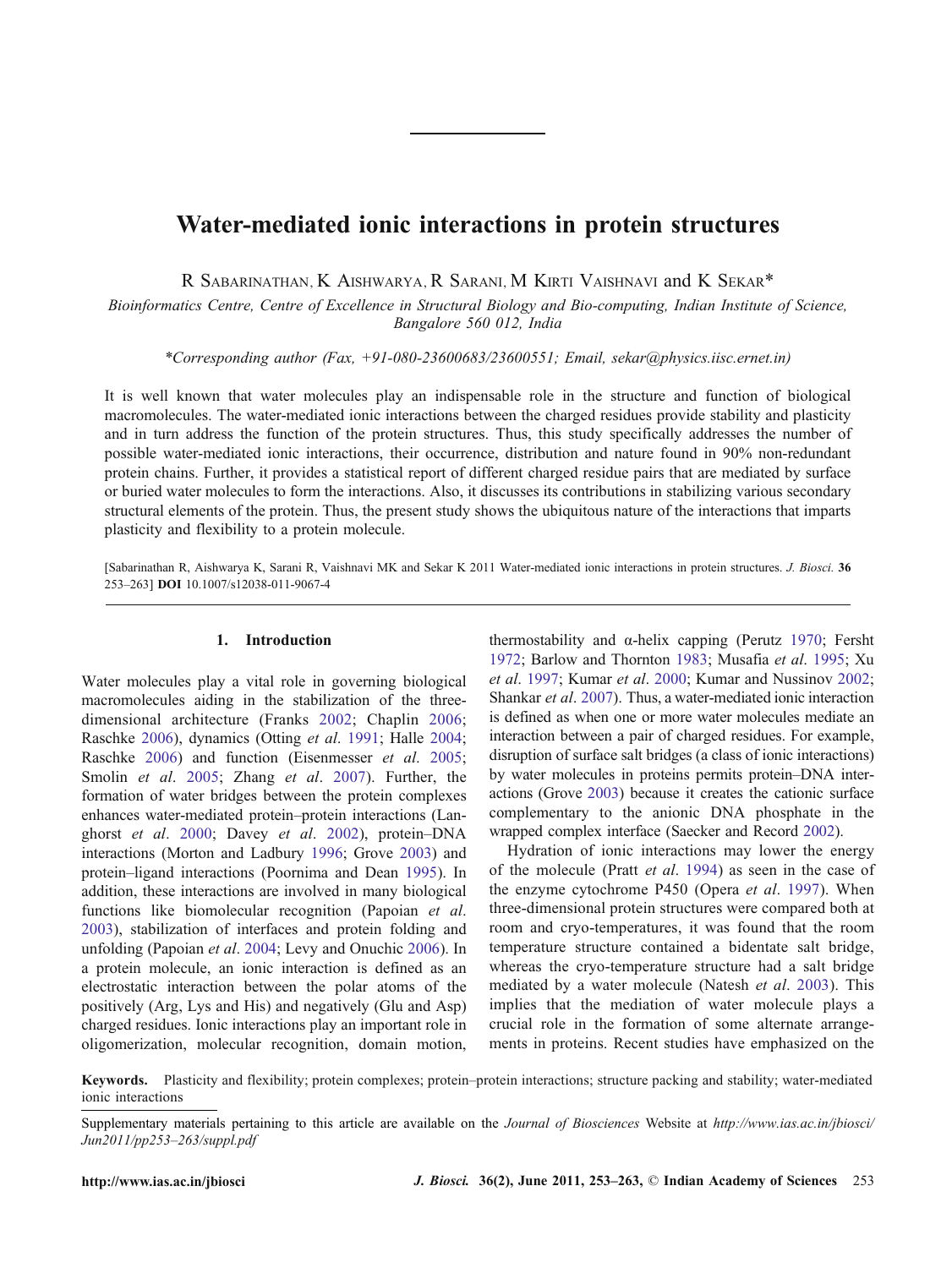inclusion of water molecules when modelling protein systems (Papoian et al. [2003](#page-9-0); Jiang et al. [2005;](#page-9-0) Van Dijk and Bonvin [2006\)](#page-10-0) and in hydration-based ligand design (Poornima and Dean [1995](#page-9-0)). Some studies on the interactions formed by buried (Park and Saven [2005](#page-9-0)) and surface water molecules have also been attempted (Teyra and Pisabarro [2007;](#page-10-0) Rodier et al. [2005](#page-9-0)). These studies take into account not only the water-mediated ionic interactions but also long-range hydrophobic interactions and the interactions between neutral moieties. Although there has been a specific study on the contribution of water-mediated salt bridges that enhances thermal stability of the 'tail' region of GrpE protein from E. coli (Mehl et al. [2007](#page-9-0)) and thermophilic mutants (Bogin et al. [2002\)](#page-8-0), there is not much information available about the nature and distribution of various types of water-mediated ionic interactions over a large dataset of protein structures available in its archive, Protein Data Bank, or PDB (Berman et al. [2000](#page-8-0)). Therefore, the present study aims at analysing the frequency of occurrence and distribution of watermediated ionic interactions in secondary structures and the possible role it plays within and between the subunits. Such a study would contribute to the understanding of biomacromolecular interactions as well as reveals some valuable insights into protein stability and flexibility.

#### 2. Materials and methods

#### 2.1 Dataset

In order to reduce the bias caused by redundancy, a statistical analysis of protein structures required the use of non-redundant data. Thus, in this study, a total of 9577 unique protein chains with low mutual sequence identity of less than 90% were obtained from the non-redundant data (Hobohm and Sander [1994\)](#page-9-0). While constructing the dataset, only one chain was included from a multimeric protein structure (for example, only one chain was considered in the case of a protein molecule composed of two identical chains in the asymmetric unit with sequence identity of more than 90%). Only those X-ray-analysed crystal structures whose resolution was better than or equal to 1.5Å and R-factor better than or equal to 20% were selected and included in the dataset. After applying these quality cut-off criteria, the dataset reduced to 1021 chains corresponding to 979 proteins, of which 37 proteins had multiple chains. On the basis of Structural Classification of Proteins (SCOP) classification (Murzin et al. [1995](#page-9-0)), the protein chains in the dataset represent all protein classes (figure [1](#page-2-0)). The three-dimensional atomic coordinates of the protein chains were downloaded from the locally available PDB FTP anonymous server, Bioinformatics centre, Indian Institute of Science, India.

#### 2.2 Methods

For the purpose of this study, the following simplification was made regarding the water-mediated ionic interactions. Only the crystallographic water molecules present in the PDB files are included for computation. In basic residues,  $N^{\delta_1}$  and  $N^{\epsilon_2}$  atoms of histidine,  $N^{\zeta}$  atom of lysine and the distal nitrogen atoms (NH1, NH2 and  $N^{\epsilon}$ ) of arginine were considered as potential hydrogen bond donors. On the other hand  $O^{\delta 1}$  and  $O^{\delta 2}$  of aspartate and  $O^{\epsilon 1}$  and  $O^{\epsilon 2}$  of glutamate are considered as potential hydrogen-bond acceptors among the acidic residues. In addition, free nitrogen and carbonyl oxygen atoms present in the N- and C-terminals of the protein chains were also taken into account for this study. Using hydrogen bond distance (2.6Å to 3.5Å) criteria, the charged residues and the water molecules involved in mediating ionic interactions were extracted from the above dataset. Then, the resulting data was validated using the program HBPLUS (McDonald and Thornton [1999](#page-9-0)) to check for hydrogen bonds between the charged atoms and water molecules by using the two following geometric criteria: (1) the donors and acceptors were seen to exist within the distance of 3.5Å and the angle between them was greater than 90° and (2) the solvent accessible area of water molecules involved in the ionic interactions were computed using the program NACCESS (Hubbard and Thornton [1993](#page-9-0)) with a probe radius 1.4Å. Water molecules with accessible surface area less than or equal to 2.5  $\AA$ <sup>2</sup> were considered as internal or buried water molecules, whereas the other water molecules were considered as surface water molecules. The mobility or positional spread of each water molecule was calculated using atomic displacement parameter (often referred to as B-factor). The normalized B-factor was calculated using the formula B'i=(Bi-<B>)/B), where Bi is the B-factor of each atom,  $\langle B \rangle$  is the mean B-factor of protein molecule and B is the standard deviation of the Bfactors (Smith et al. [2003](#page-9-0)). Water molecules with a low normalized B-factor hold high stability. Secondary structural assignments were predicted using the program STRIDE (Frishman and Argos [1995](#page-9-0)) and the necessary PERL scripts were developed locally to perform the above calculations.

#### 3. Results and discussion

#### 3.1 Distribution of charged residues

It is interesting to note that out of 1021 protein chains in the dataset, water-mediated ionic interactions are observed in 821 chains based on the two defined geometric criteria. The average percentage of charged residues (positive and negative) present in the dataset corresponds to 12% (table [1\)](#page-2-0). The number of positively charged residues is approximately equal to the number of negatively charged residues in the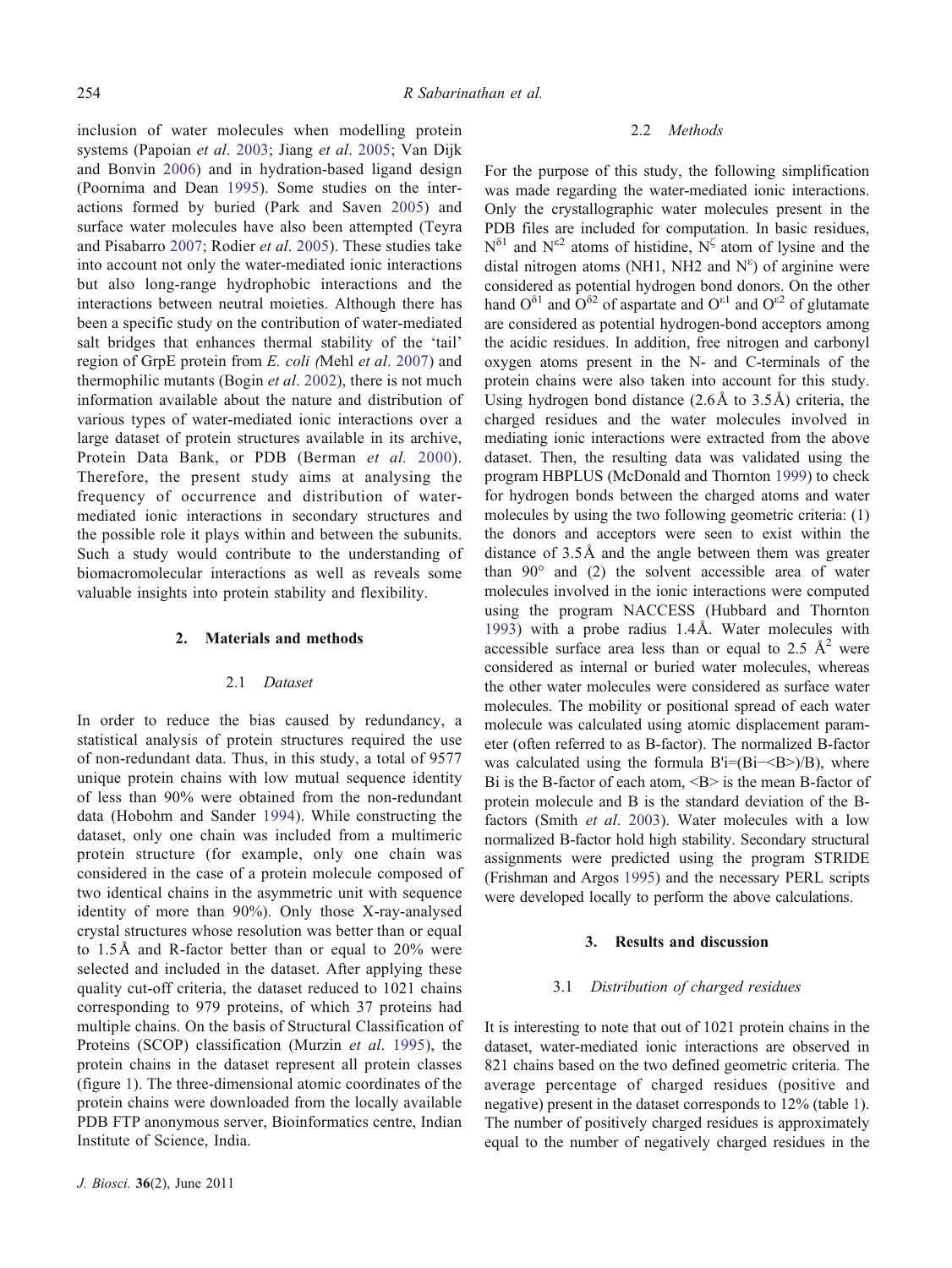<span id="page-2-0"></span>

Figure 1. Distribution of different classes (based on SCOP classification) of protein chains used in the present study and the number of protein structures containing water-mediated ionic interactions.

dataset. However, the percentage of positively (32.8%) charged residues involved in the water-mediated ionic interaction are higher than the participation of negatively (24.6%) charged residues (table 1). Even though the reason for this difference is solely dependent on the hydrogen bond formation with the mediating water molecule, the positively charged residues have the highest propensity (see following section for details).

## 3.2 Distribution of water-mediated ionic interactions

A total of 3876 water-mediated ionic interactions were observed in 821 protein chains (interactions present within

Table 1. Number of charged residues present in the 90% nonredundant protein chains and their involvement in the watermediated ionic interaction

| Residue<br>type | Number of charged<br>residues in the dataset | Number of residues<br>involved in water-mediated<br>ionic interactions |
|-----------------|----------------------------------------------|------------------------------------------------------------------------|
| Histidine       | 5125 (2.37%)                                 | 371 (7.23%)                                                            |
| Arginine        | 10434 (4.84%)                                | 1604 (15.37%)                                                          |
| Lysine          | 11778 (5.46%)                                | 1197 (10.16%)                                                          |
| Aspartate       | 12699 (5.89%)                                | 1666 (13.12%)                                                          |
| Glutamate       | 13358 (6.19%)                                | 1537 (11.51%)                                                          |

and between the subunits). Water-mediated ionic interaction is represented as: a-HOH-b, where 'a' and 'b' are the positively and negatively charged residues, respectively, and HOH is the water molecule that mediates the interaction. The combined pair of residues ('a-b') is termed as a residue pair that contains water-mediated ionic interaction. Out of these, 2020 watermediated ionic interactions were formed between basic residues (His/Lys/Arg) and an acidic aspartate residue. The remaining 1856 interactions were found with glutamate (table [2\)](#page-3-0). Very few water-mediated ionic interactions were observed between the residue pairs His-Asp (248) and His-Glu (190). This might be due to the fact that the imidazole ring of histidine makes it difficult to expose both nitrogen atoms to the solvent at the same time; however, it allows the formation of a single hydrogen bond and is more significant when it is buried. Comparatively more interactions were observed between Lys-Asp and Lys-Glu (table [2](#page-3-0)). This is because lysine residue has  $sp^3$ -hybridized N<sup> $\zeta$ </sup> atom that can form three hydrogen bonds due to its side-chain flexibility. Finally, the highest number of interactions was observed between Arg-Asp and Arg-Glu (table [2](#page-3-0)). Three nitrogen atoms (NH1, NH2 and  $N^{\epsilon}$ ) of argnine contribute to these interactions, in which both NH1 and NH2 are often involved in a single or double hydrogen bond formation whereas  $N^{\epsilon}$  is involved in the formation of a single hydrogen bond. In addition, the hydrogen acceptor present at the other end of aspartate and glutamate residues has two  $sp^2$ -hybridized carboxyl oxygen atoms. Each oxygen atom can accept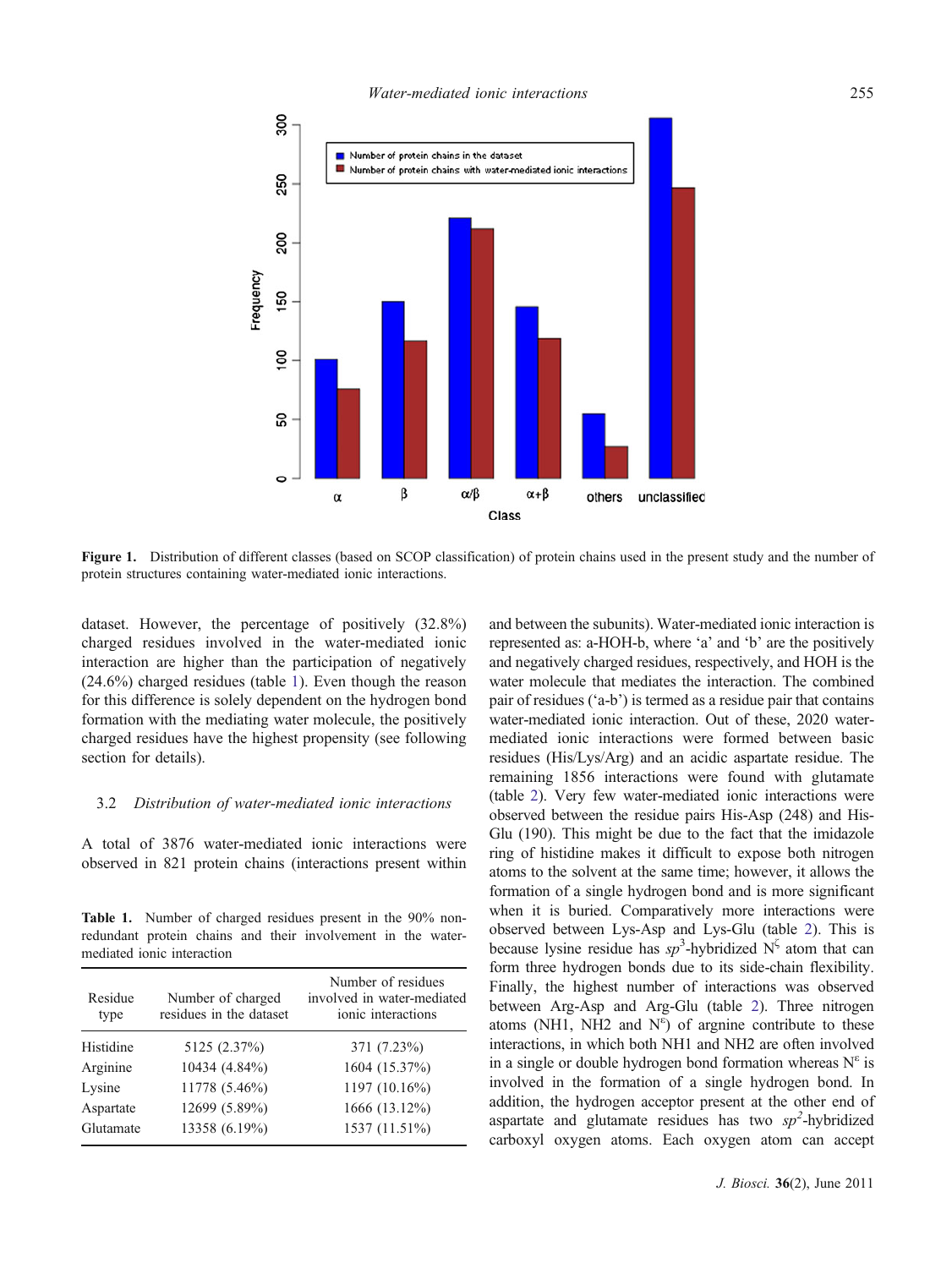<span id="page-3-0"></span>Table 2. Distribution of water-mediated ionic interactions between different charged residues

|           | Aspartate       |                       | Glutamate       |                       | Total |
|-----------|-----------------|-----------------------|-----------------|-----------------------|-------|
|           | Same<br>subunit | Different<br>subunits | Same<br>subunit | Different<br>subunits |       |
| Histidine | 243             | 5                     | 189             |                       | 438   |
| Arginine  | 1088            | 8                     | 953             | 9                     | 2058  |
| Lysine    | 671             | 5                     | 696             | 8                     | 1380  |
| Total     | 2020            |                       | 1856            |                       | 3876  |

hydrogen in the form of two hydrogen bonds. Many residues make at least one hydrogen bond and a significant number of residues make two. Buried residues display an increased propensity towards the formation of two hydrogen bonds with aspartate. This leads to the distribution of different combinations of ionic interactions between charged residues. The water-mediated ionic interactions between the N-terminal nitrogen and C-terminal oxygen atoms were identified in two protein subunits.

The water molecules mediating ionic interactions were identified in both buried and surface regions of the protein structures based on its surface accessible area (Supplementary figure 1). Further, the stability of these water molecules was high, which corresponded to their low normalized B-factor. These interactions are commonly found in all classes of protein structures (figure [1](#page-2-0)). The distribution of water molecules mediating the ionic interactions in different classes of proteins is shown in figure 2. In all classes of proteins, the number of ionic interactions (figure 2) mediated by the buried and surface water molecules (between the residues pair Asp-His and Glu-His) are almost equal. However, the ionic interactions between Asp-Lys, Glu-Lys, Asp-Arg and Glu-Arg are mediated more (60%) by surface water molecules than buried water molecules (figure 2). It shows that the

distribution of charged residues such as aspartate, glutamate, lysine and arginine on the surface of the protein molecules are highly exposed for water-mediated ionic interactions and leads to the participation in biomolecular interactions.

#### 3.3 Types of water-mediated ionic interactions

Water-mediated ionic interactions can be divided into two main types, namely, complete and incomplete, based on the number of atoms involved in the formation ionic interaction (Kumar et al. [2000](#page-9-0); Shankar et al. [2007](#page-9-0)). As mentioned earlier, a water-mediated ionic pair contains a residue pair (an acidic and a basic residue) and a water molecule. In an ionic interaction, either all the side-chain polar atoms from both acidic and basic residues or three atoms (one from basic and two from acidic residues and vice versa) participate in the formation of a water-mediated ionic interaction. In a complete water-mediated ionic interaction, one of the hydrogen bonds formed between water molecule and charged residue is a bifurcated bond. Figure [3](#page-4-0)A depicts the complete water-mediated ionic interaction between the residue pair Arg 173–Asp 48 via HOH 215 in the threedimensional structure of alcohol dehydrogenase [PDB-id: 1O2D] (Schwarzenbacher *et al.* [2004](#page-9-0)). When only one atom from the acidic residue and one atom from the basic residue are involved, it is called as an incomplete water-mediated ionic interaction (figure [3B](#page-4-0)). In the 90% non-redundant dataset, the percentages of complete and incomplete watermediated ionic interactions are 11.3% and 88.7%, with respect to the total number of water-mediated ionic interactions observed (supplementary tables 1 and 2). In complete water-mediated ionic interactions, 35% of the interactions are mediated by the buried water molecules. This helps to stabilize the mobility of water molecules in the core region by forming more than one hydrogen bond with the respective charged residues. In addition, the buried charged atoms get solvated by this interaction and provide



Figure 2. Distribution of the water-mediated ionic interactions mediated by buried (B) and surface (S) water molecules present in different classes of proteins.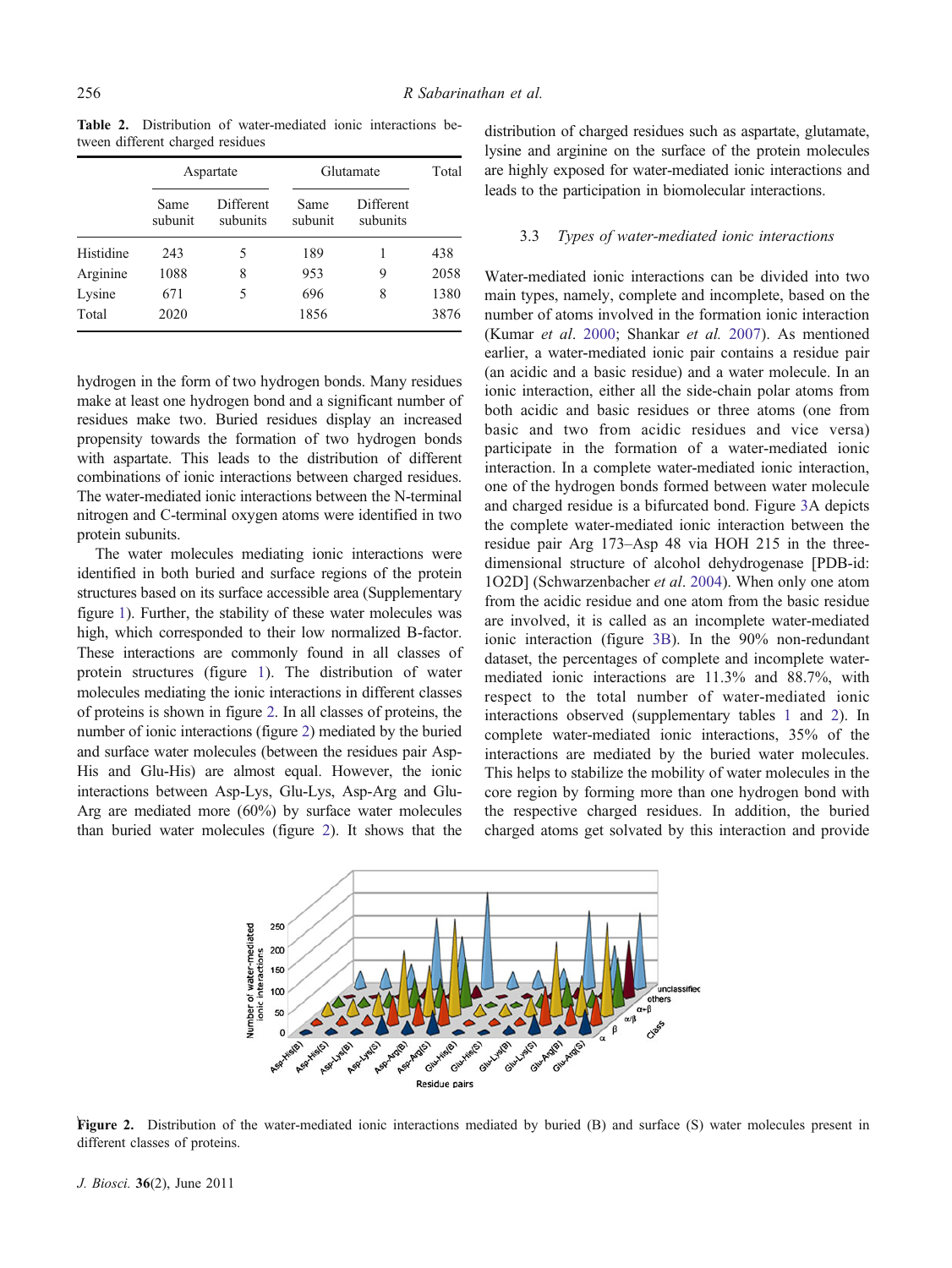<span id="page-4-0"></span>

Figure 3. Types of water-mediated ionic interactions: (A) Complete water-mediated ionic interaction observed in the three-dimensional structure of alcohol dehydrogenase [PDB-id: 1O2D], between the residues Arg 173 and Asp 48 (chain A) mediated by the water molecule HOH 215. (B) Incomplete water-mediated ionic interaction found in the crystal structure of bovine pancreatic phospholipase  $A_2$  [PDB-id: 1UNE] is formed between the catalytically important residues (His 48 and Asp 49) via two water molecules, HOH 266 and HOH 268. The distances are in Å units.

stability to the inner hydrophobic core of the protein molecule. In incomplete water-mediated ionic interactions, the total number of interactions mediated by surface water molecules is slightly higher when compared with the complete water-mediated ionic interactions. The high distribution of incomplete water-mediated ionic interactions in the surface region helps in biomolecular recognition, which in turn aids in the formation of different protein complexes. It is to be noted that the corresponding percentages of complete and incomplete water-mediated ionic interactions in the 90% non-redundant dataset is in complete reversal to the direct ionic interaction results published by our group and the values are 58% and 41%, respectively (Shankar et al. [2007](#page-9-0)).

Incomplete water-mediated ionic interactions posse significant functionalities as observed in the crystal structure of bovine pancreatic phospholipase  $A_2$  (Sekar and Sundaralingam [1999](#page-9-0)). The ionic interaction is formed between two catalytically important residues His48 and Asp49 (figure 3B). Thus, it can be concluded that, due to the mediation of surface water molecules and the high flexibility, the charged residues on the surface of protein molecules get hydrated. Therefore, the great conformational or steric freedom of surface residues allows the formation of an incomplete water-mediated ionic interaction with great ease.

#### 3.4 Networks of water-mediated ionic interactions

Instead of a single residue pair, when three or more charged residues form a water-mediated ionic interaction with at least one residue in common, it is known as a network of water-mediated ionic interactions (figure [4A](#page-5-0)– [B\)](#page-5-0). In the present dataset, a total of 20% of water-mediated ionic interactions were involved in the formation of 148 different types of networks. Some of the network types, which have occurred more than two times, are listed in supplementary table 3. Among the reported 197 networks (supplementary table 3), 34 networks were formed between the polar atoms Asp-Lys-Glu, 31 networks were that of Asp-Arg-Glu combination and the networks between the Asp-Arg-Lys and Glu-Arg-Lys corresponded to 28 and 18 networks, respectively. In some cases, a common residue present in more than one network extends the network. Figure [4](#page-5-0)A depicts the three-dimensional structure of the extended network present within the subunit (chain A) of the nitrobenzene dioxygenase (PDB-id: 2BMO) (Friemann et al. [2005](#page-8-0)). The interactions are formed between Arg 286– Glu 169 via HOH 220, Glu 169– Lys 173 via HOH 219 and Glu 169–His 143 via HOH 143. In the above extended network, Glu 169 is common in all the three incomplete water-mediated ionic interactions and acts as a bridge to link the three individual networks, namely, (a) Arg 286– HOH 220–Glu 169–HOH 219–Lys 173, (b) Arg 286–HOH 220–Glu 169–HOH 143–His 143 and (c) Lys 173–HOH 219–Glu 169– HOH 143–His 143 to make an extended network (Pedersen et al. [2004](#page-9-0)). It has been reported that a total of 10% of the networks comprised extended networks. The networks within the subunits are mainly helpful in the flexibility of active site and structure stability of the protein molecules. As stated in the literature, the flexibility of the active site in Apo protein tyrosine phosphatase 1B is controlled by a network of watermediated interaction (Pedersen et al. [2004\)](#page-9-0). In addition, in aspartic proteinases, the water-molecule-mediated network present in the active site is conserved (Prasad and Suguna [2002](#page-9-0)).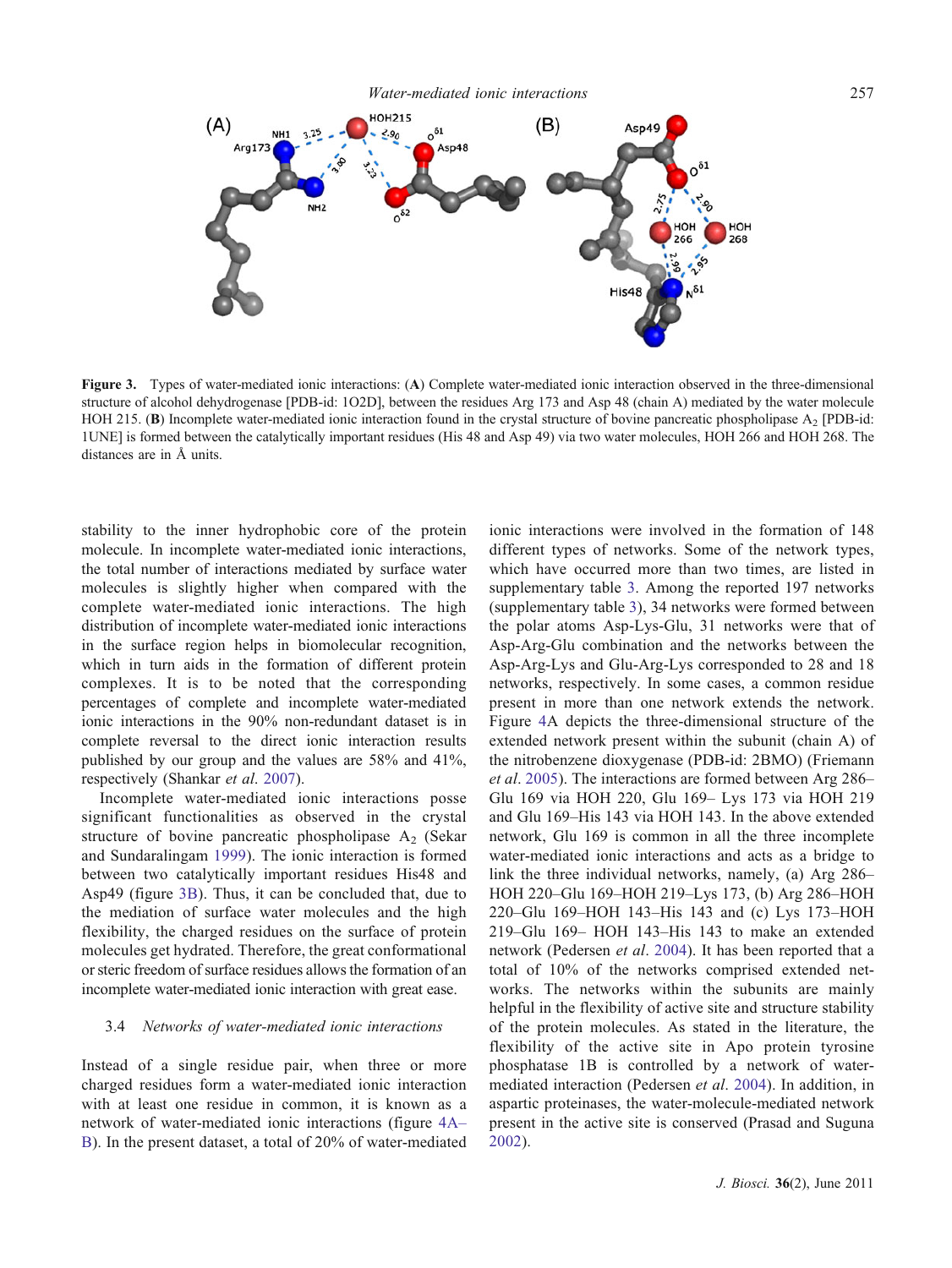<span id="page-5-0"></span>

Figure 4. Networks of water-mediated ionic interactions (A) Extended network of water-mediated ionic interactions, in the crystal structure of nitrobenzene dioxygenase (PDB-id: 2BMO). The residue Glu 169 is commonly present among the three different networks (a, b and c). (B) Hubs, a water molecule HOH800 from the crystal structure of amylosucrase [PDB-id: 1G5A] act as a hub for two different water-mediated ionic interactions. The first one is between the Arg 284–Asp 393–Glu 328 via HOH 800 and the second one is between His 392–Asp 393–Glu 328 via the same water molecule HOH 800.

### 3.5 Hubs: A special case of networks

When two or more separated residue pairs appear to share a common (single) water molecule and when each residue pair along with that particular water molecule satisfies the criterion to form a water-mediated ionic interaction, it is called a hub (figure 4B). In the 90% non-redundant dataset, 20 different water-mediated ionic interactions are involved in the formation of four different hubs within subunits of different protein chains. A typical hub shown in figure 4B is observed in the crystal structure of amylosucrose (PDB-id: 1G5A) (Skov et al. [2001\)](#page-9-0). Here, the water molecule HOH 800 acts as a hub for the interaction of four charged residues Glu 328, Arg 284, Asp 393 and His 392 in order to form two different water-mediated ionic interactions. Since



Figure 5. The diagram shows the possible movements of the residues involved in water-mediated ionic interactions. (A) Hub of water-mediated ionic interactions, (B) some interactions are broken or formed by the entry of water and  $(C)$  water molecule escapes and gives rise to ionic interaction formation (last two residue pairs). The dark coloured residues are involved in a water-mediated ionic interaction formation and the lightest ones are not involved in any interaction.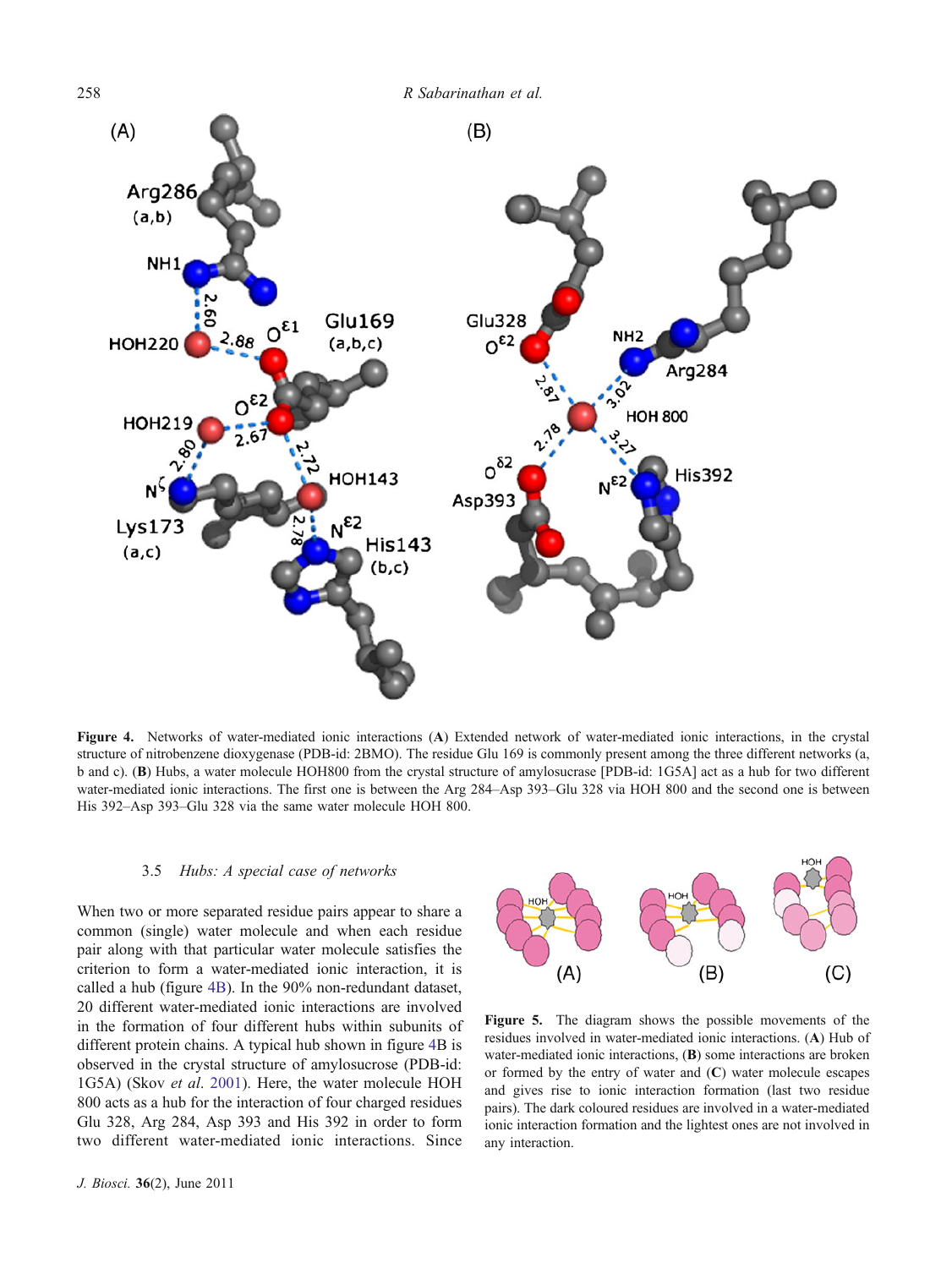<span id="page-6-0"></span>

Figure 6. Cluster, a multiple water mediated ionic interaction found between the residues Arg 54 and Glu 141 found by three water molecules (HOH 111, HOH 26 and HOH 113) in the crystal structure of Alpha-tocopherol transfer protein [PDB-id: 1R5L]. The distances are in Å units.

interfacial water molecules are functionally important (Schimer and Evans [1990\)](#page-9-0), inter-subunit hubs may be located near catalytic sites or may have a specific functionality (like charge redistribution). For example, the transfer of water molecules is involved in protein gating in certain enzymes (Wikstrom et al. [2005](#page-10-0)). The hubs observed between the dimers of Dps and its related ferritin-like structures helps in the conformational stability of the protein molecule (Ranjani et al. [2008\)](#page-9-0).

As mentioned earlier, the water-mediated interaction between the charged residues increases the plasticity of ionic interactions. The mechanism for hydration in an

ionic interaction and its consequent plasticity has been hypothesized in figure [5](#page-5-0). In this example, a hub comprising four residue pairs is depicted in figure [5A.](#page-5-0) Disruption of ionic interactions upon the entry of a water molecule forms the water-mediated ionic interactions. Similarly, when the water molecule exits, the water-mediated ionic interaction is broken (figure [5B\)](#page-5-0). There is a reformation of the ionic interactions upon complete exit of the water molecule (figure [5C](#page-5-0)). It clearly shows the flexibility and the plasticity of the water-mediated ionic interactions.

## 3.6 Cluster: Multiple water-mediated ionic interactions

When two or more water molecules mediate an ionic interaction, it is called as multiple water-mediated ionic interaction and the water molecules involved are called cluster of water molecules. The definition of a multiple water-mediated ionic interaction is based on the number of water molecules involved, and so the constituent watermediated ionic interactions can be either complete or incomplete. In the present study, a total of 57 multiple water-mediated ionic interactions were identified comprising 21 residue pairs. Most of the multiple water-mediated ionic interactions were mediated by only two water molecules (figure [3B](#page-4-0)). The rest of the interactions were mediated by three water molecules. For example, figure 6 depicts a multiple water-mediated ionic interaction between three water molecules (HOH 111, HOH 26 and HOH 113) and charged residues Arg 54 and Glu 141 in the crystal structure of alpha-tocopherol transfer protein structure (PDB-id: 1R5L) (Min et al. [2003\)](#page-9-0). According to Royer and co-workers, a cluster of interfacial water molecules play a crucial role in the communication between the subunits (Royer et al. [1996](#page-9-0)). The multiple water-mediated ionic interactions are involved in the catalytic activity of the enzyme bovine pancreatic phospholipase  $A_2$  (Shankar and Sekar [2009\)](#page-9-0). Thus, it can be concluded that water-mediated ionic interactions help in maintaining the stability of the structure and facilitates inter-subunit interactions.

Table 3. Distribution of charged residues in various secondary structural elements

| Secondary structure       | Histidine | Arginine | Lysine | Aspartate | Glutamate      | Total |
|---------------------------|-----------|----------|--------|-----------|----------------|-------|
| $\alpha$ -helix (H)       | 120       | 725      | 481    | 541       | 762            | 2629  |
| $3_{10}$ -helix (G)       | 15        | 70       | 47     | 75        | 77             | 284   |
| $\pi$ -helix (I)          |           | 0        | 0      |           | $\overline{0}$ |       |
| Extended conformation (E) | 79        | 332      | 271    | 237       | 282            | 1201  |
| Isolated bridge (B)       | ∍         | 20       | 18     | 17        | 19             | 76    |
| Turn $(T)$                | 71        | 241      | 214    | 499       | 220            | 1245  |
| Coil(C)                   | 83        | 216      | 166    | 295       | 177            | 937   |
|                           |           |          |        |           |                |       |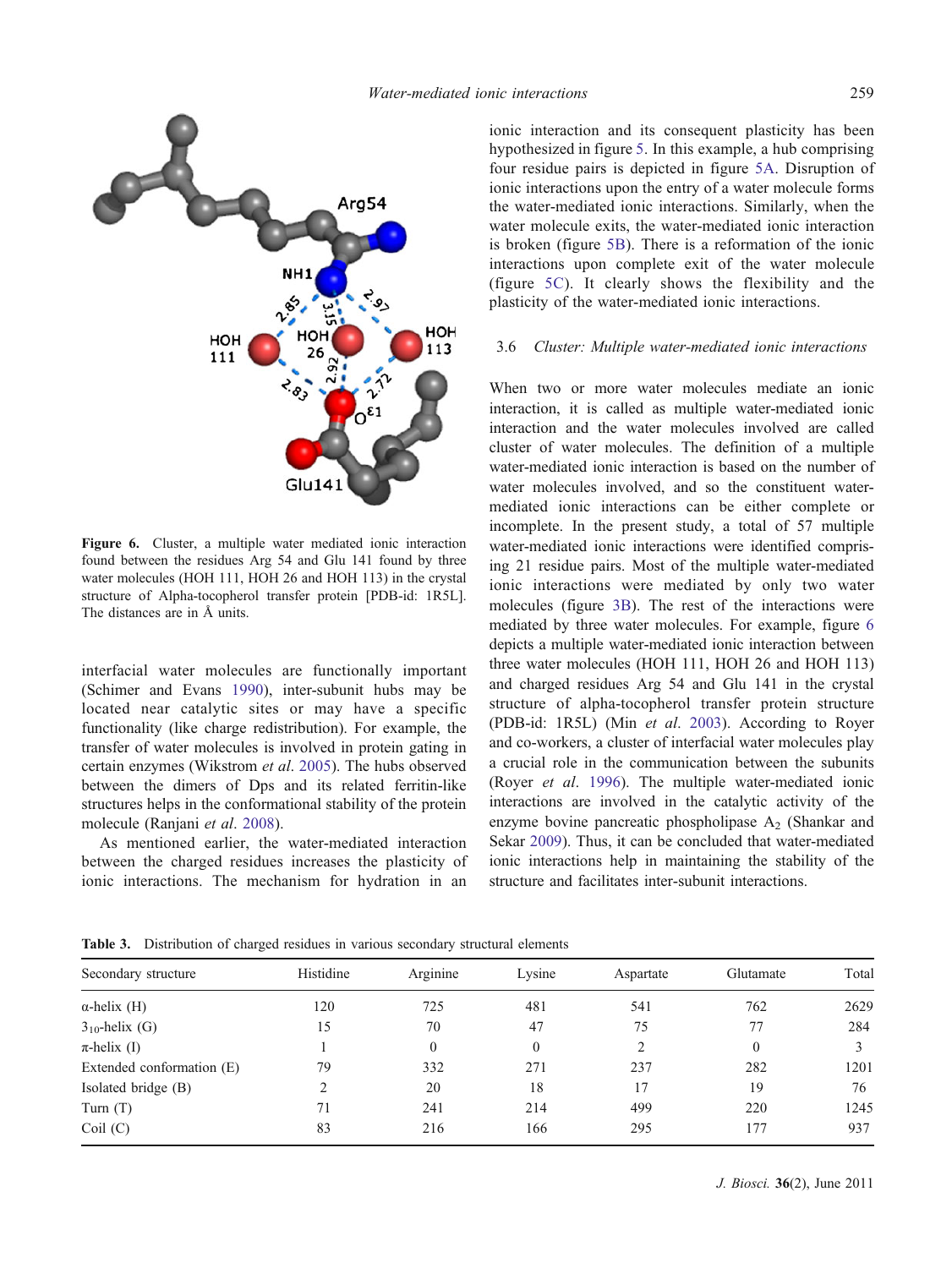<span id="page-7-0"></span>

Figure 7. Distribution of water-mediated ionic interactions between the different secondary structural elements. The different secondary structural elements given in the table are H: α-helix, G: 3<sub>10</sub>-helix, I: π-helix, E: Extended conformation, B: Isolated bridge, T: Turn and C: Coil.

# 3.7 Water-mediated ionic interactions in secondary structures

were found in different secondary structures (table [3\)](#page-6-0). In addition, the charged residues comprised a total of 3172 (49.75%) basic and 3203 (50.24%) acidic residues. The number of residues present in α-helices was higher than any other secondary structural elements (table [3](#page-6-0)). Earlier it had

In the present study, a total of 5438 (85.30%) charged residues involved in the water-mediated ionic interactions



Figure 8. The water-mediated ionic interactions between the residue pairs present in different secondary structural elements of subunits A and B in the crystal structure of caspase-8 protein [PDB-id:1QTN].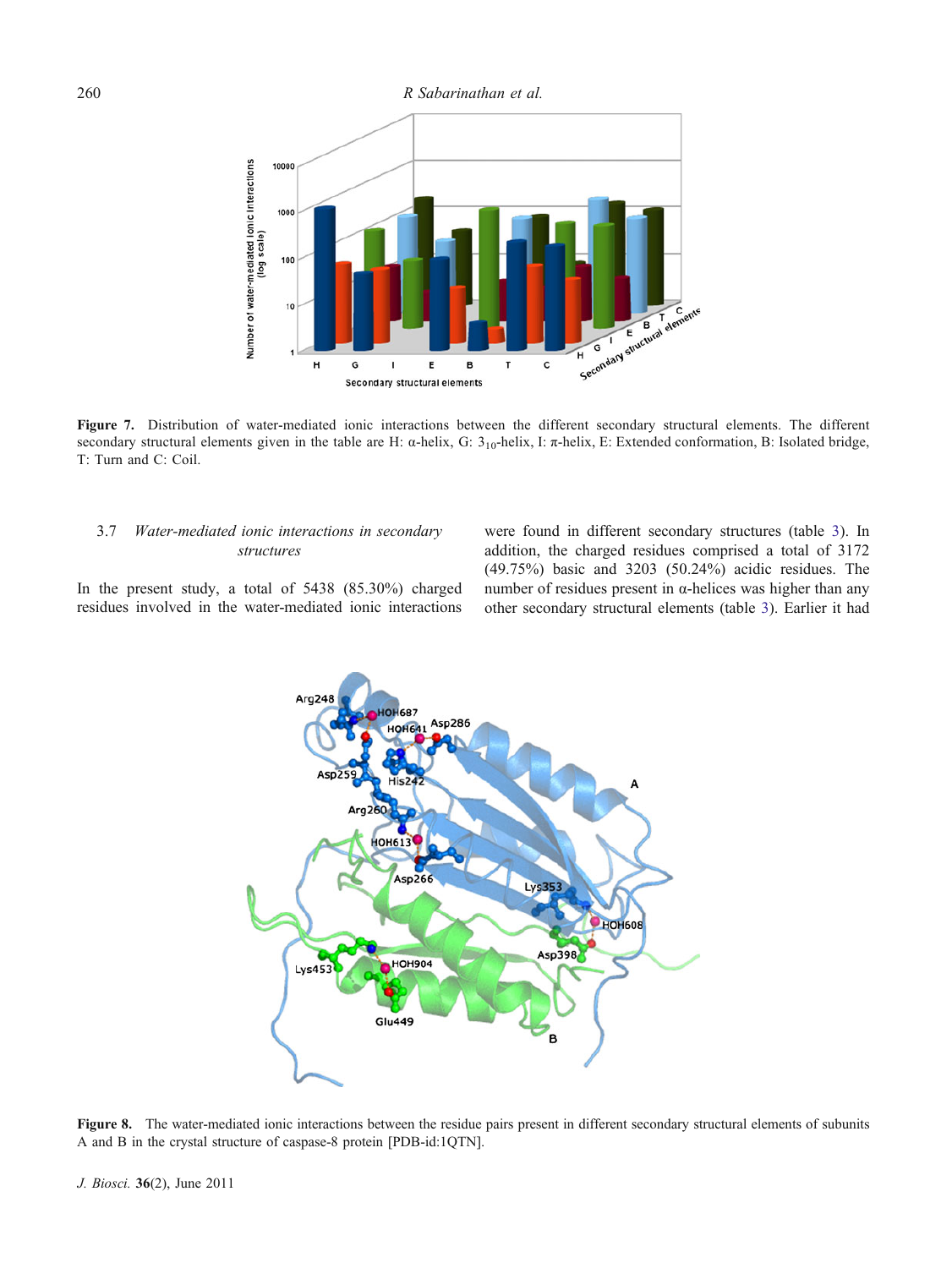<span id="page-8-0"></span>been reported that direct ion pair interactions are more frequently observed in α-helices than in β-sheets (Shankar et al. [2007](#page-9-0)). It is a known fact that  $\alpha$ -helices are the most abundant secondary structural element observed in proteins. Further, water-mediated ionic interactions present between different secondary structural elements were observed within and between the subunits of protein molecules (figure [7](#page-7-0)). The number of interactions between secondary structural elements like helix-helix and strand-strand corresponded to 31.84% and 23.91% (figure [7](#page-7-0)). It is evident that water-mediated ionic interactions are higher in  $\alpha$ -helices due to intra-helical and inter-helical interactions. Interstrand water-mediated ionic interactions effectively act as inter-sheet interactions. Due to the prevalence of hydrogen bonds, the number of water-mediated ionic interactions required to stabilize a β-sheet is low. However, α-helices are stabilized by electrostatic interaction (Vila et al. [1992](#page-10-0)). Thus, it can be concluded that these polar intra-helical interactions may well be treated as water-mediated ionic interactions.

The water-mediated ionic interactions observed in other secondary structural elements like helix-coil and strand-coil contributes to 15% of the total water-mediated ionic interactions. It helps to stabilize the charged residues that are present in an unstable coiled region by introducing a water-mediated ionic interaction between the corresponding residues in the stable secondary structural elements (α-helix or β-strand). Figure [8](#page-7-0) depicts the different secondary structural combinations of water-mediated ionic interactions within and between subunits A and B of the protein molecule caspase-8 protein molecule (PDB-id: 1QTN) (Watt et al. [1999](#page-10-0)). As shown in the figure, the watermediated ionic interactions among the different secondary structural elements are α-helix–coil (A–Arg 248–A–Asp 259), turn–α-helix (A– Arg 260–A–Asp 266), coil–coil (A– His 242–A–Asp 286), coil– $\alpha$ -helix (B–Lys 453–B–Glu 449) and turn–β-Strand (A–Lys 353–B–Asp 398). In multisubunit proteins, the percentage of basic and acidic residues (in different secondary structures) forming water-mediated ionic interactions are 51.61% and 48.39%, respectively (data not shown). Among them, 43% of the acidic and 50% of the basic residues are present in  $\alpha$ -helices, and the corresponding numbers are 10% and 25% in β-strands. A total of 36 different interactions are observed between the subunits. The mediated interaction contains both complete and incomplete water-mediated ionic interactions. The results of different secondary structural combinations show that water-mediated interactions are involved in the anchoring of tertiary structures. These results help to prove the earlier work of Park and Saven ([2005](#page-9-0)). Similarly, the ionic interactions mediated by the water molecules at the interface region also play an important role in the formation of dimers from monomers and other biomolecular complexes.

#### 4. Conclusion

In the present study, various patterns of water-mediated ionic interactions formed between the charged residues were classified at the atomic level. The existence of different types of water-mediated ionic interactions, charged networks, hubs and clusters are reported in the present study. Thus, water-mediated ionic interactions have a marked importance in intramolecular interaction, macromolecular association and in biomolecular recognition. Furthermore, the presence of water-mediated ionic interactions in the secondary structural elements confirms their participation in the stability of the same. Water-mediated ionic interactions also play an important role in holding the subunits in multisubunit protein structures. Therefore, the present study is useful to understand and appreciate the role of watermediated ionic interactions in the plasticity and flexibility of protein structures.

#### Acknowledgements

The corresponding author (KS) thanks the Department of Biotechnology for financial support. The use of the Bioinformatics Centre and the Interactive Graphics Facility is gratefully acknowledged.

#### References

- Barlow DJ and Thornton JM 1983 Ion-pairs in proteins. J. Mol. Biol. 168 867–885
- Berman HM, Westbrook J, Feng Z, Gilliland G, Bhat TN, Weissig H, Shindyalov IN and Bourne PE 2000 The Protein Data Bank. Nucleic Acids Res. 28 235–242
- Bogin O, Levin I, Hacham Y, Tel-Or S, Peretz M, Frolow F and Burstein Y 2002 Structural basis for the enhanced thermal stability of alcohol dehydrogenase mutants from the mesophilic bacterium Clostridium beijerinckii: contribution of salt bridging. Protein Sci. 11 2561–2574
- Chaplin M 2006 Do we underestimate the importance of water in cell biology? Nat. Rev. Mol. Cell Biol. 7 861–866
- Davey CA, Sargent DF, Luger K, Maeder AW and Richmond TJ 2002 Solvent mediated interactions in the structure of the nucleosome core particle at 1.9Å resolution. J. Mol. Biol. 319 1097–1113
- Eisenmesser EZ, Millet O, Labeikovsky W, Korzhnev DM, Wolf Watz M, Bosco DA, Skalicky JJ, Kay LE and Kern D 2005 Intrinsic dynamics of an enzyme underlies catalysis. Nature (London) 438 36–37
- Fersht AR 1972 Conformational equilibria in and chymotrypsin. The energetics and importance of the salt bridge. J. Mol. Biol. 64 497–509
- Franks F 2002 Protein stability: the value of 'old literature'. Biophys. Chem. 96 117–127
- Friemann R, Ivkovic-Jensen MM, Lessner DJ, Yu CL, Gibson DT, Parales RE, Eklund H and Ramaswamy S 2005 Structural insight into the dioxygenation of nitroarene compounds: the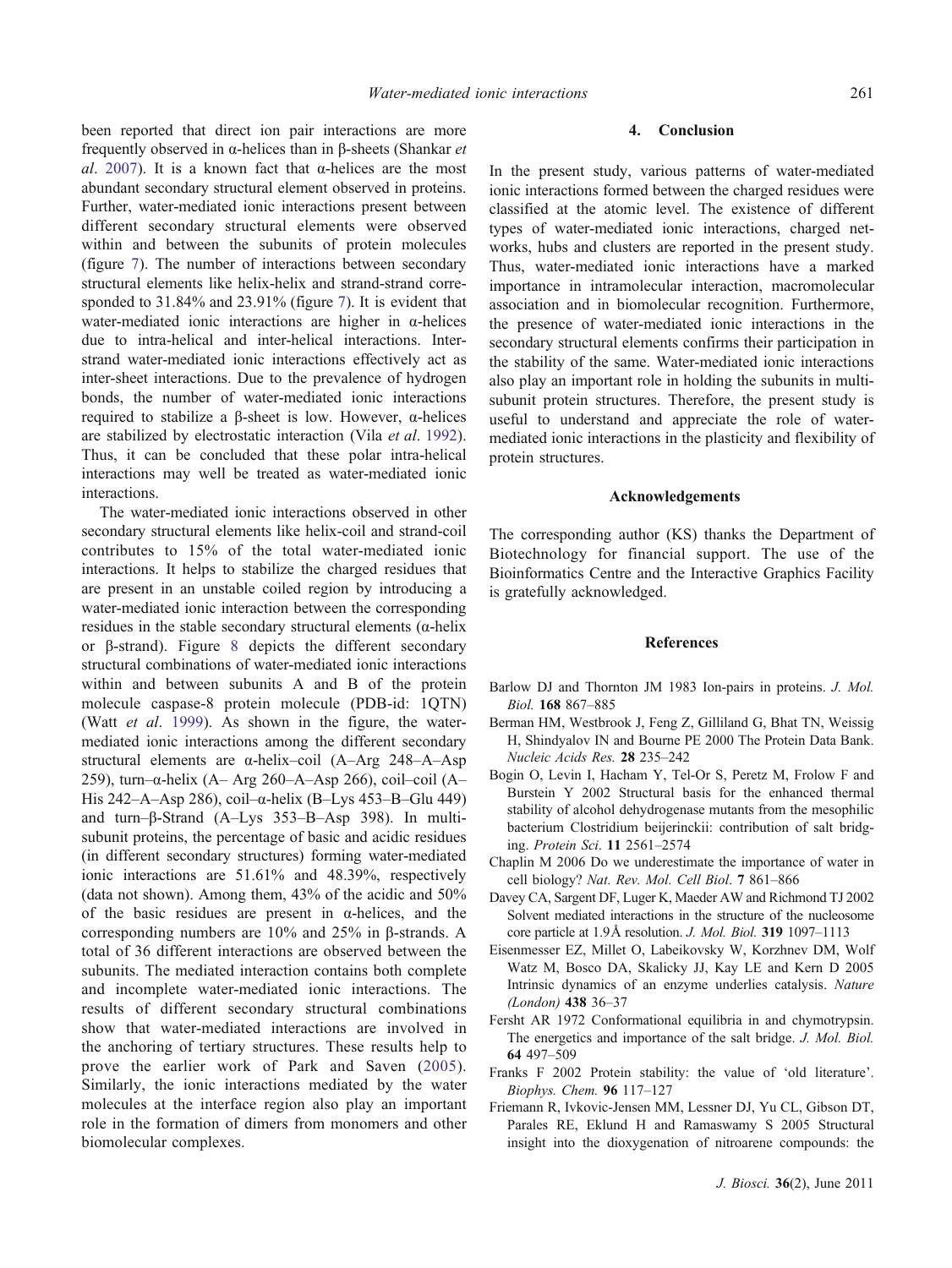<span id="page-9-0"></span>crystal structure of nitrobenzene dioxygenase. J. Mol. Biol. 348 1139–1151

- Frishman D and Argos P 1995 Knowledge-based protein secondary structure assignment. Proteins 23 566–579
- Grove A 2003 Surface salt bridges modulate DNA wrapping by the type II DNA-binding protein TF1. Biochemistry 42 8739–8747
- Halle B 2004 Protein hydration dynamics in solution: a critical survey. Philos. Trans. R. Soc. Lond., Ser. B 359 1207-1223
- Hobohm U and Sander C 1994 Enlarged representative set of protein structures. Protein Sci. 3 522-524
- Hubbard SJ and Thornton JM 1993 NACCESS Computer Program. Department of Biochemistry and Molecular Biology, University College, London.
- Jiang L, Kuhlman B, Kortemme T and Baker D 2005 A 'solvated rotamer' approach to modeling water-mediated hydrogen bonds at protein-protein interfaces. Proteins 58 893–904
- Kumar S and Nussinov R 2002 Relationship between ion pair geometries and electrostatic strengths in proteins. Biophys. J. 83 1595–1612
- Kumar S, Ma B, Tsai CJ and Nussinov R 2000 Electrostatic strengths of salt bridges in thermophilic and mesophilic glutamate dehydrogenase monomers. Proteins 38 368–383
- Langhorst U, Backmann J, Loris R and Steyaert J 2000 Analysis of a water mediated protein-protein interactions within RNase T1. Biochemistry 39 6586–6593.
- Levy Y and Onuchic JN 2006 Water mediation in protein folding and molecular recognition. Annu. Rev. Biophys. Biomol. Struct. 35 389–415
- McDonald IK and Thornton JM 1999 Satisfying hydrogen bonding potential in proteins. J. Mol. Biol. 238 777–793
- Mehl AF, Demeler B and Zraikat A 2007 A water mediated electrostatic interaction gives thermal stability to the 'tail' region of the GrpE protein from E. coli. Protein J. 26 239–245
- Min KC, Kovall RA and Hendrickson WA 2003 Crystal structure of human alpha-tocopherol transfer protein bound to its ligand: implications for ataxia with vitamin E deficiency. Proc. Natl. Acad. Sci. USA 100 14713–14718
- Morton CJ and Ladbury JE 1996 Water-mediated protein-DNA interactions: the relationship of thermodynamics to structural detail. Protein Sci. 5 2115–2118
- Murzin AG, Brenner SE, Hubbard T and Chothia C 1995 SCOP: a structural classification of proteins database for the investigation of sequences and structures. J. Mol. Biol. 247 536–540
- Musafia B, Buchner V and Arad D 1995 Complex salt bridges in proteins: statistical analysis of structure and function. J. Mol. Biol. 254 761–770
- Natesh R, Manikandan K, Bhanumoorthy P, Viswamitra MA and Ramakumar S 2003 Thermostable xylanase from Thermoascus aurantiacus at ultrahigh resolution (0.89 A) at 100 K and atomic resolution (1.11 A) at 293 K refined anisotropically to smallmolecule accuracy. Acta Cryst. D59 105–117
- Opera TI, Hummer G and Garcia AR 1997 Identification of a functional water channel in cytochrome P450 enzymes. Proc. Natl. Acad. Sci. USA 94 2133–2138
- Otting G, Liepinsh E and Wuthrich K 1991 Protein hydration in aqueous solution. Science 254 974–980
- Papoian GA, Ulander J and Wolynes PG 2003 Role of water mediated interactions in protein-protein recognition landscapes. J. Am. Chem. Soc. 125 9170–9178
- Papoian GA, Ulander J, Eastwood MP, Luthey-Schulten Z and Wolynes PG 2004 Water in protein structure prediction. Proc. Natl. Acad. Sci. USA 101 3352–3357
- Park S and Saven JG 2005 Statistical and molecular dynamics studies of buried waters in globular proteins. Proteins 60 450–463
- Pedersen AK, Peters GH, MØller KB, Lversen LF and Kastrup JS 2004 Water-molecule network and active-site flexibility of apo protein tyrosine phosphatase 1B. Acta Cryst. D60 1527–1534
- Perutz MF 1970 Stereochemistry of cooperative effects in haemoglobin. Nature (London) 228 726–739
- Poornima CS and Dean PM 1995 Hydration in drug design. 1. Multiple hydrogen-bonding features of water molecules in mediating protein-ligand interactions. J. Comput. Aided. Mol. Des. 9 500–512
- Prasad BV and Suguna K 2002 Role of water molecules in the structure and function of aspartic proteinases. Acta Cryst. D58 250–259
- Pratt LR, Hummer G and Garcia AR 1994 Ion pair potentials-ofmean-force in water. Biophys. Chem. 51 147–165
- Ranjani CV, Rangarajan S, Michael D, Roy S and Sekar K 2008 Role of water molucules and ion pairs in Dps and related ferritin-like structures. Int. J. Biol. Macromol. 43 333–338
- Raschke TM 2006 Water structure and interactions with protein surfaces. Curr. Opin. Struct. Biol. 16 152–159
- Rodier F, Bahadur RP, Chakrabarti P and Janin J 2005 Hydration of protein-protein interfaces. Proteins 60 36–45
- Royer WE, Pardanani A, Gibson QH, Peterson ES and Friedman JM 1996 Ordered water molecules as key allosteric mediators in a cooperative dimeric hemoglobin. Proc. Natl. Acad. Sci. USA 93 14526–14531
- Saecker RM and Record MR Jr 2002 Protein surface salt bridges and paths for DNA wrapping. Curr. Opin. Struct. Biol. 12 311–319
- Schimer T and Evans PR 1990 Structural basis of the allosteric behaviour of phosphofructokinase. Nature (London) 343 140–145
- Schwarzenbacher R, Von Delft F, Canaves JM, Brinen LS, Dai X, Deacon AM, Elsliger MA, Eshaghi S, et al 2004 Crystal structure of an iron-containing 1,3-propanediol dehydrogenase (TM0920) from Thermotoga maritima at 1.3 A resolution. Proteins 54 174–177
- Sekar K, and Sundaralingam M 1999 High-resolution refinement of the orthorhombic bovine pancreatic phospholipase  $A_2$ /span. Acta Cryst. D55 46–50
- Shankar BA G, Sarani R, Michael D, Mridula P, Ranjani CV, Sowmiya G, Vansundhar B, Sudha P, Jeyakanthan J, Velmurugan D and Sekar K 2007 Ion pairs in non-redundant protein structures. J. Biosci. 32 692–704
- Shankar PK and Sekar K 2009 Structural and functional role of water molecules in bovine pancreatic phospholipase  $A_2$ : A datamining approach. Acta Cryst. D65 74–84
- Skov LK, Mirza O, Henriksen A, De Montalk GP, Remaud-Simeon M, Sarcabal P, Willemot RM, Monsan P and Gajhede M 2001 Amylosucrase, a glucan-synthesizing enzyme from the alpha-amylase family. J. Biol.Chem. 276 25273–25278
- Smith DK, Radivojac P, Obradovic Z, Dunker AK, Zhu G 2003 Improved amino acid flexibility parameters. Protein Sci. 12(5) 1060–1072
- Smolin N, Oleinikova A, Brovchenko I, Geiger A and Winter R 2005 Properties of spanning water networks at protein surfaces. J. Phys. Chem. B 109 10995–11005